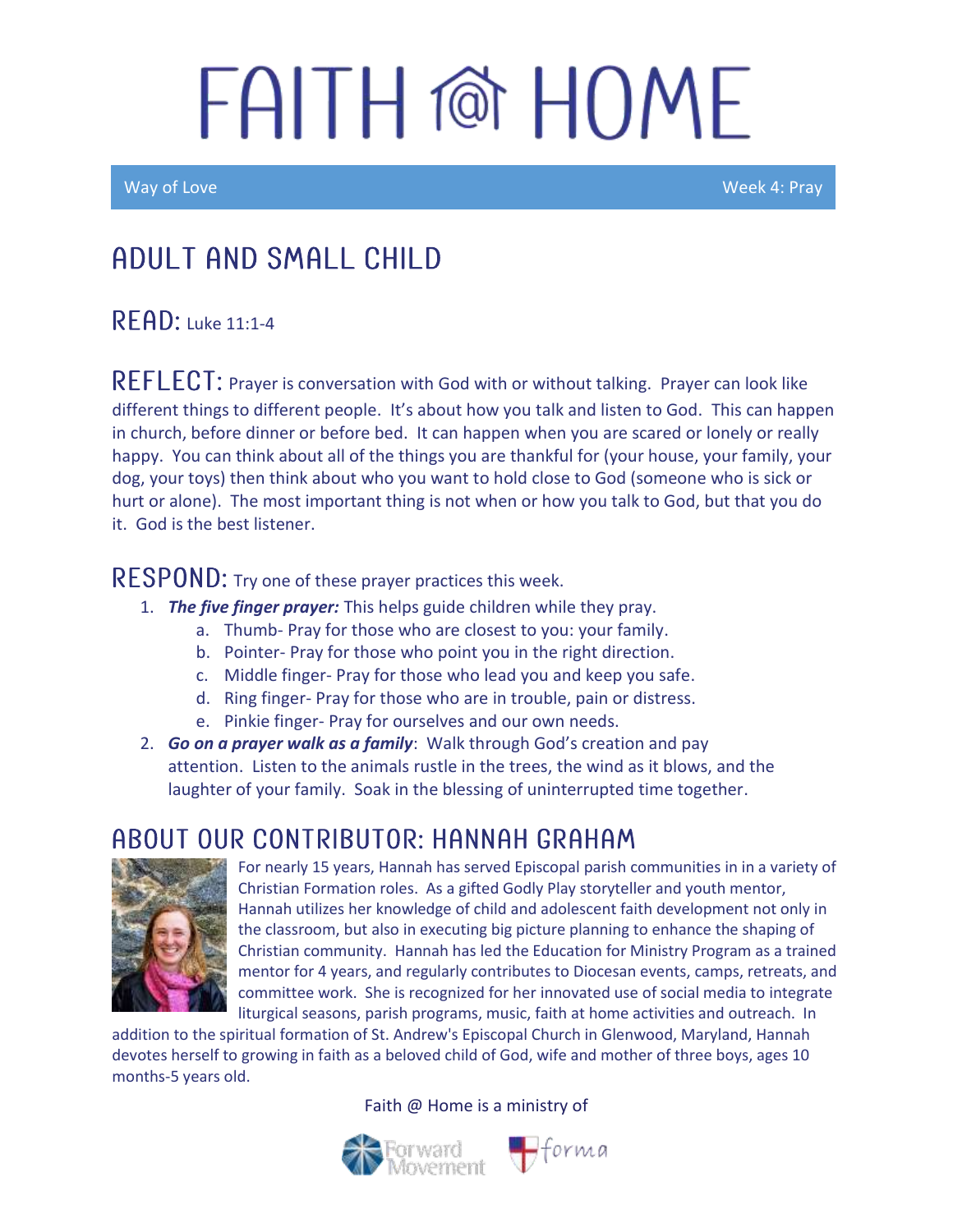# FAITH @ HOMF

Way of Love Week 4: Pray

### Adult and elementary

READ: Matthew 6:9-13; Luke 11:1-4

 $REFLECT:$  We talk a lot about prayer in church, but sometimes, it's confusing to know where to begin. In the Episcopal Church, we use the Book of Common Prayer, which is filled with prayers for all seasons throughout the year. It also has prayers for a lot of different things in our daily lives, for special occasions, for when we're sad, and for when we're happy. There are prayers for a lot of different people in the work they do, and there are prayers that actually help connect us with other Christians all around the world! There are lots of ways to pray, both that we find within the Book of Common Prayer and in other things we do. But when Jesus' disciples asked Him how they should pray, He gave them a simple prayer that we know today as "The Lord's Prayer". When we read it in the Bible, it looks a little different than what we read in the prayer book. And that's okay! The rest of the prayer we know today was added on a long time ago as an act of praise to God and a reminder for us to turn back to God when praying.

RESPOND: This week, try saying the Lord's Prayer every day when you wake up and again before you go to bed. What does this prayer mean to you? How does it make you feel when you say it every day? If you had to teach someone this prayer through pictures and by saying the prayer with them, what pictures would you draw? If you had to teach someone this prayer through movement and dance, what would that look like? Draw a picture or create body movements that help you pray the Lord's Prayer in a new way, and go teach a friend or family member your new way of praying!

### ABOUT OUR CONTRIBUTOR: ERIN WOLF



Erin Wolf is a Youth Minister hailing from Little Chute, WI where she lives with her four kids. She serves both All Saints Episcopal in Appleton and the Episcopal Diocese of Fond du Lac. Her ministry focuses include children & youth, camp & retreats, music, service work, interactive prayer for all ages, and more. You can connect with her via email at ewolf@diofdl.org.

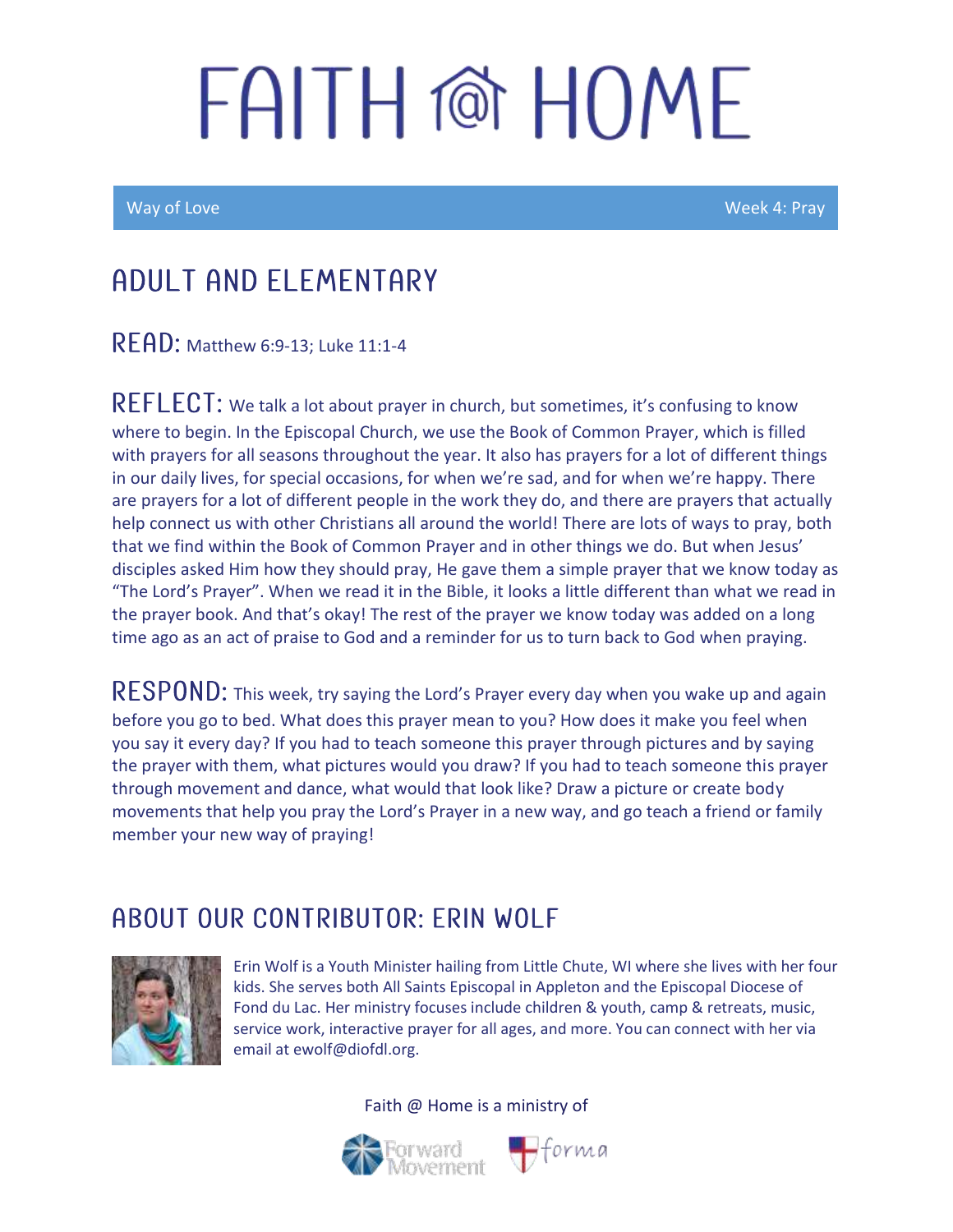## FAITH @ HOME

Way of Love Week 4: Pray

### Adult and youth

 $R$  $F$  $A$  $D$ : 1 Samuel 3:1-10

REFLECT: I worked at a summer camp through college, and after my first summer there I went back to school for the fall semester and was struggling. I went to my priest at Canterbury and asked why it was so easy to believe and grow in my faith at summer camp, but such a struggle to do so in school. She asked, "How many times a day do you pray while you are at camp?" I thought this through and answered, "well, at every meal, morning prayer and compline each day, Eucharist twice a week, dedicated teaching time led by a priest each day, and devotions as a cabin to end the day." She said to me, "the more you can intentionally carve out time to be in prayer, the more you will be able to spend time in thanksgiving, praying for others' needs, praying for your own needs, and praising God."

One of the things I really love about this passage from 1 Samuel is that when Samuel is called, he goes looking elsewhere. And the next time the LORD calls, the LORD has come to Samuel and stood with him. So how are we carving out space to allow God to speak in our lives? And will you be listening?

RESPOND: Prayer can look a lot of different ways. Some of my favorite ways to pray include listening to music, reading poetry, and creating art. But there are also simple practices that can be used. For example, to remind myself that God's divine breath is in me, I will meditate using the breathing prayer pictured here. What ways of praying help you feel most connected to God? Prayer is not one size fits all, so only do what is life-giving to you. Spend time talking about your favorite ways to pray, and spend time this week asking others how they pray so you can try out some new prayer practices.



Breathe Out- 3 seconds

### A BOUT OUR CONTRIBUTOR: MEREDITH ROGERS



Meredith serves as the Director of Youth Ministries at St. Mark's Episcopal Church in San Antonio, Texas. She is a strong advocate of mental health in ministry and the benefits youth can gain from a summer camping or retreat program. While she feels incredibly underqualified to be a writer on behalf of Forma & Faith @ Home, Meredith trusts that her voice might be one that you need to hear and knows your voice is one that the world needs to hear.